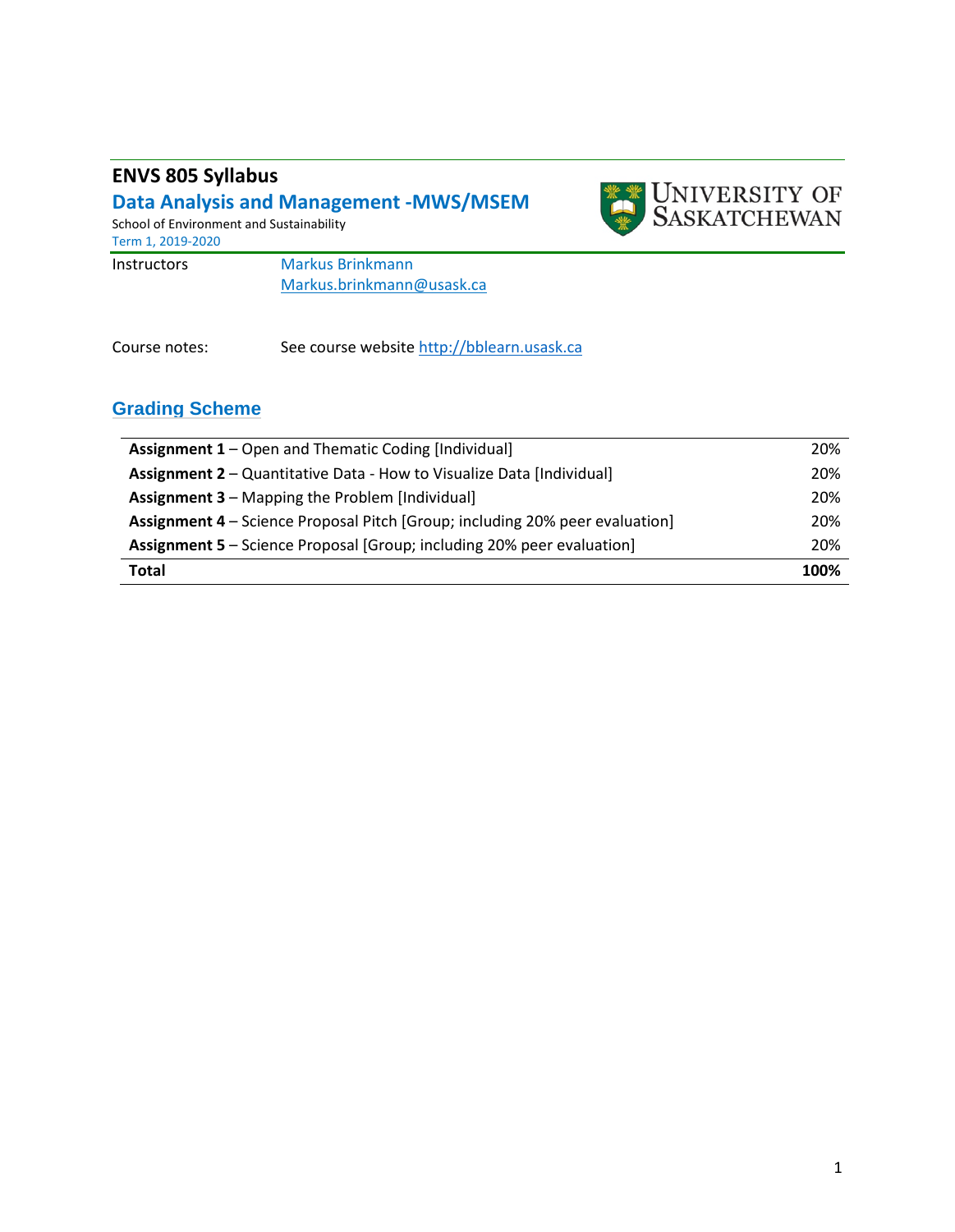#### **Calendar description**

Environmental data management is complex because of its volume, qualitative and quantitative forms, and temporal and spatial characteristics. This course introduces students to statistical, qualitative, and visual methods of problem solving and data reduction and representation and describes methods for managing large and complex data sets.

### **Learning Outcomes**

The course aims to provide an interactive environment for students to develop their analytical and management skills for organizing, assessing and interpreting empirical data critically. The key learning outcome from this course is that students can use diverse data types to form, test and support their new concepts, hypotheses and theories. The course introduces various tools for data analysis, and upon completion of the course, students will be able to tackle three key questions:

- 1) What is the problem with an environmental system? Are there different viewpoints about the problem?
- 2) How does an environmental system work and respond to change? Managing, organizing, visualizing and analyzing data.
- 3) What can we do about the problems? Bridging social science and physical science together to systematically address environmental problems.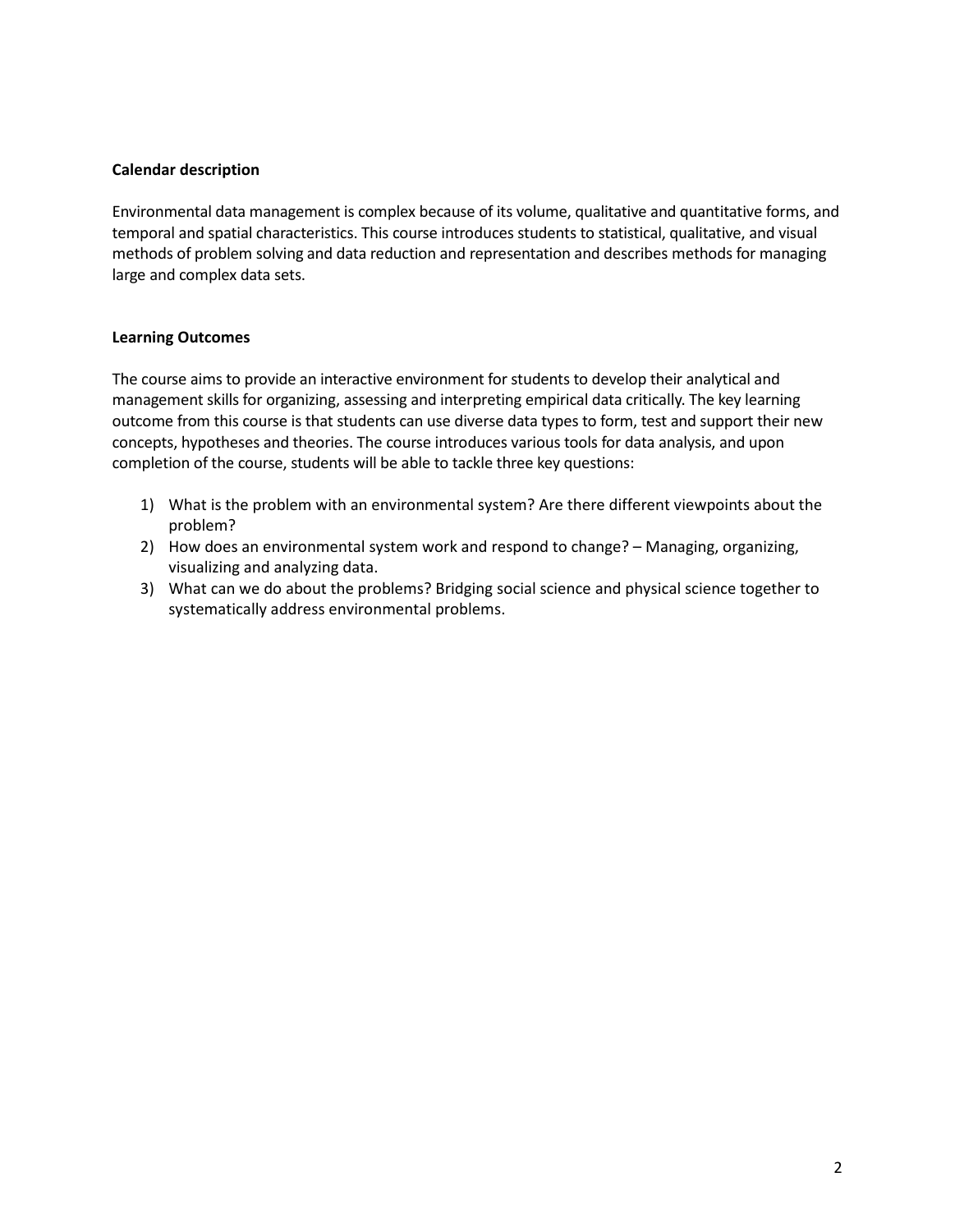### **Timeline / Schedule**

| <b>Time</b>             | <b>Topic</b>                                                                                                                              | <b>Assignments/ Deliverables</b>                      |
|-------------------------|-------------------------------------------------------------------------------------------------------------------------------------------|-------------------------------------------------------|
| Session<br>$\mathbf{1}$ | Lecture: Class Intro; Syllabus Review; Revisit Ethics Considerations for<br><b>Human Data</b><br>Lab: Social Labs - What is the Problem?  |                                                       |
| Session<br>2            | Task: Transcription of Interviews from AM<br>Readings: Rev Transcription Style Guide                                                      |                                                       |
| Session<br>3            | Lecture: Data Capture, Storage, and Management; Meta-data                                                                                 |                                                       |
| Session<br>3            | Pre-recorded lecture: Basics of Plotting                                                                                                  |                                                       |
| Session<br>4            | Social Science Methods: Grounded Theory<br>Lab: Open and Thematic Coding in NVivo with Redberry Data                                      | Transcripts of interviews due                         |
| Session<br>5            | Pre-recorded lecture: Correlation and Regression, Hypothesis Testing                                                                      |                                                       |
| Session<br>6            | Lab: Introduction to Python programming language                                                                                          |                                                       |
| Session<br>7            | Task: Produce code for Assignment 2 (due next day)                                                                                        | Assignment $1 -$ What is the<br>problem? (11.59 PM)   |
| Session<br>8            | Lecture: Handling spatial and temporal dynamics; Geographic<br>Information Systems (GIS)<br>Lab: Mapping datasets using ArcGIS and Python |                                                       |
| Session<br>9            | Task: Produce code for Assignment 3 (due Sept 25)<br>Pre-recorded lecture: Basics of Multivariate Statistics                              | Assignment 2 - How to<br>Visualize Data? (11.59 PM)   |
| Session<br>10           | Lab: Multivariate Statistics                                                                                                              |                                                       |
| Session<br>11           | Task: Produce code for Assignment 3 (due next day)<br>Readings: Oszesmi and Ozsesmi 2003; Strickert et al. 2014                           |                                                       |
| Session<br>12           | Lecture: Integrated Mixed-Methods, Fuzzy Cognitive Maps<br>Lab: Fuzzy Cognitive Maps, culminating in Q-Sort                               |                                                       |
| Session<br>13           | Pre-recorded lecture: Q method - From How does it work? to What can<br>we do about it?<br>Readings: McKewon, B. and Thomas, D.B. (2013)   | Assignment 3 - Mapping the<br>Problem (11.59 PM)      |
| Session<br>14           | Lecture and Lab: Q-Method Analysis                                                                                                        |                                                       |
| Sessoin<br>15           | <b>BREAK</b>                                                                                                                              |                                                       |
| Session<br>16           | Proposal Work Session                                                                                                                     |                                                       |
| Session<br>17           | Proposal Work Session                                                                                                                     | Assignment 4 - Science<br>Project Proposal (11.59 PM) |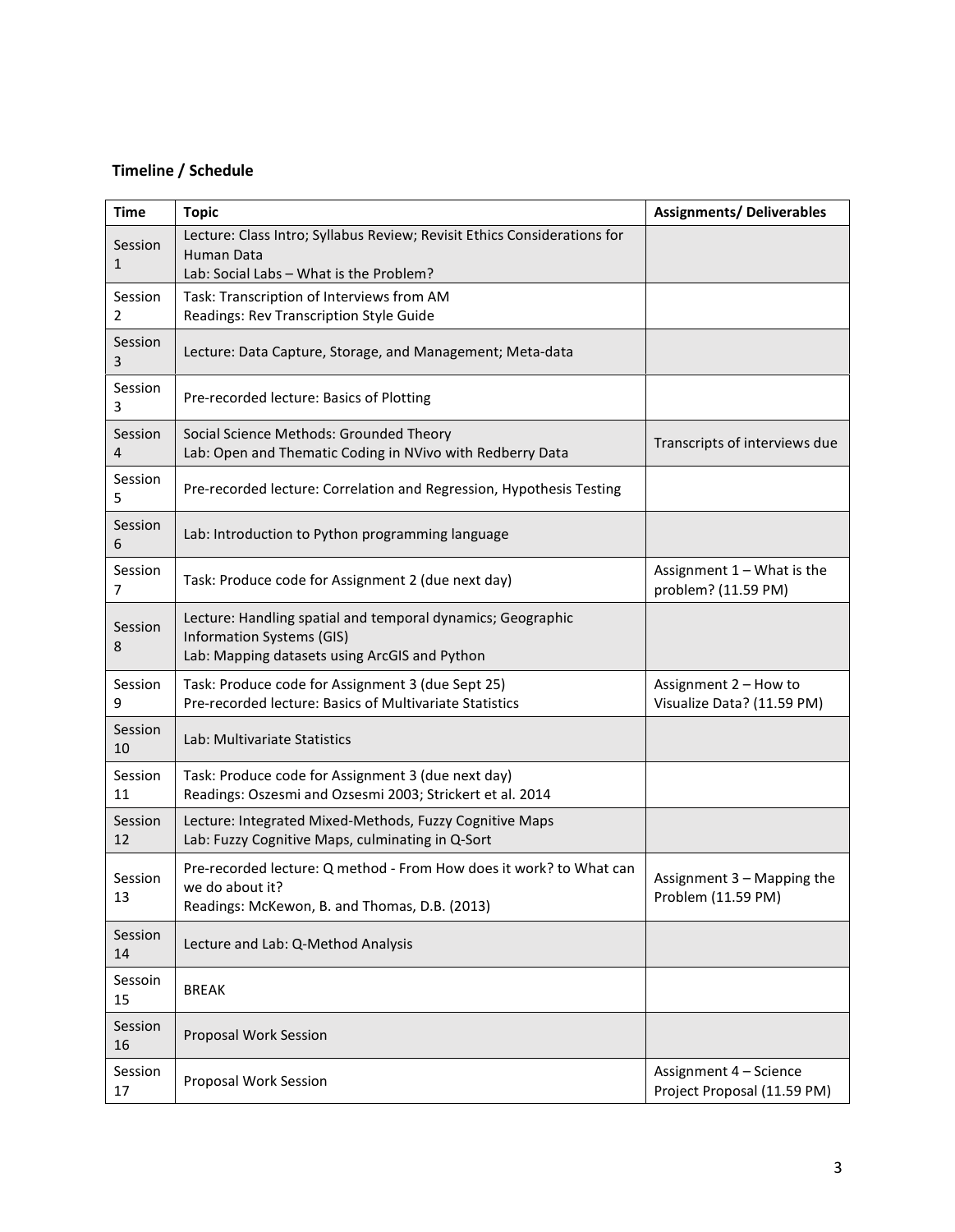| Session<br>18 | <b>Presentation Work Session</b>  |                                                          |
|---------------|-----------------------------------|----------------------------------------------------------|
| Session<br>19 | <b>Presentation Work Session</b>  |                                                          |
| Session<br>20 | <b>Student Presentations</b>      | Assignment 5 – Presentation<br>and Engagement (in-class) |
| Session<br>21 | Student Presentations (tentative) | Assignment 5 – Presentation<br>and Engagement (in-class) |
| Session<br>22 | <b>Student Presentations</b>      | Assignment 5 – Presentation<br>and Engagement (in-class) |
| Session<br>23 | Student Presentations (tentative) | Assignment 5 – Presentation<br>and Engagement (in-class) |

\*You can plan afternoons at your own discretion and there are no class activities scheduled. However, you will have access to your classroom after the scheduled class time for the entire duration of this course. Please make use of this resource! You will be working in teams for 2 group assignments, and you will need time to prepare for the following days through reading articles, watching pre-recorded lectures, or working through coding examples. It is required that you will have prepared for classes using the list of readings for each day of classes on your own time before the class starts.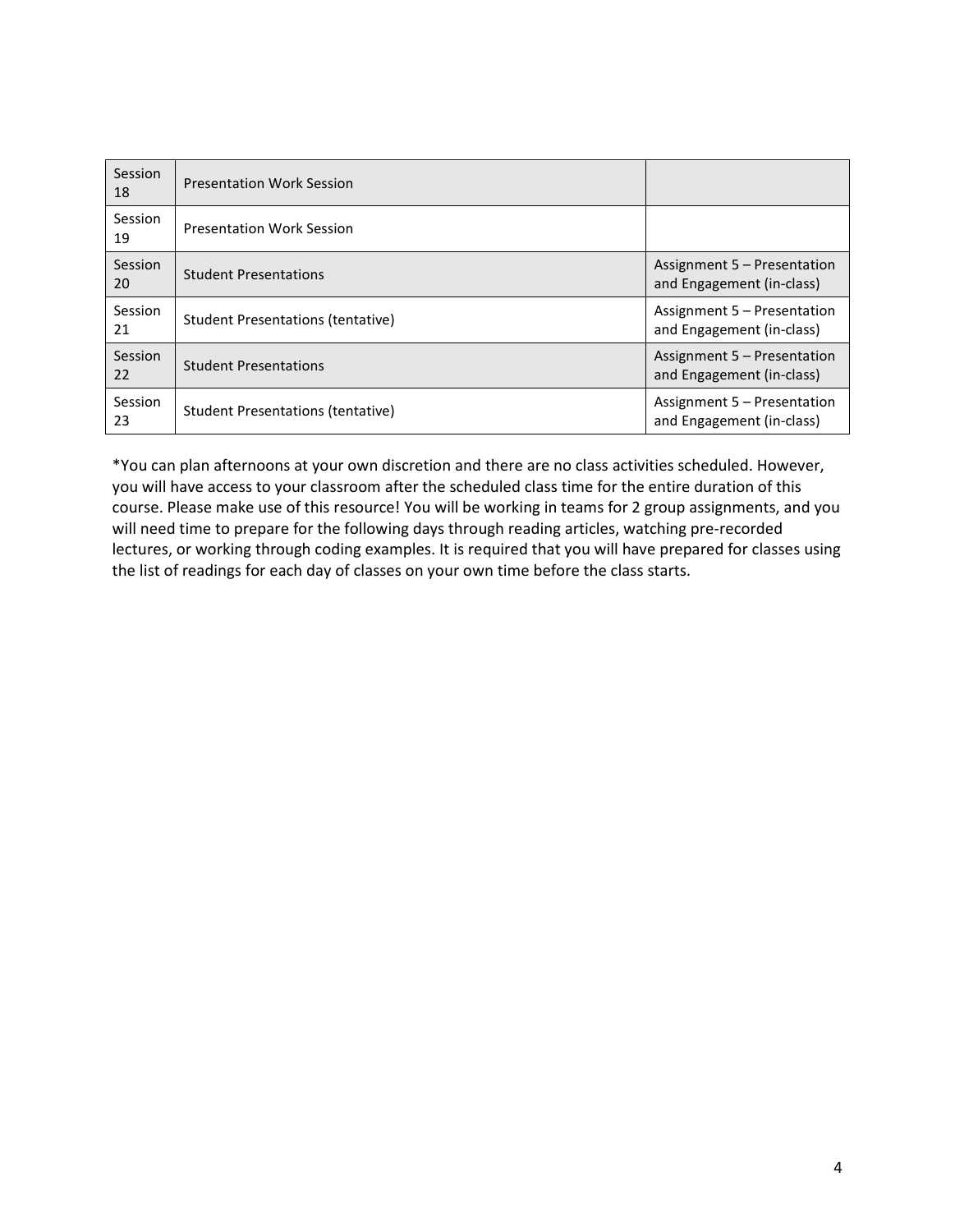#### **Required readings**

McKeown, B., & Thomas, D. B. (2013). *Q methodology* Chapter 1: Methodological Principals(Vol. 66). Sage publications,  $2^{nd}$  Edition,  $\frac{https://dx.doi.org/10.4135/9781483384412, 1-16.}$ 

Özesmi, U., & Özesmi, S. L. (2004). Ecological models based on people's knowledge: a multi-step fuzzy cognitive mapping approach. *Ecological modelling*, *176*(1-2), 43-64.

Strickert, G. E. & Bradford, L. E. A. (2015). Of Research Pings and Ping–Pong Balls: The Use of Forum Theater for Engaged Water Security Research. *International Journal of Qualitative Methods*, *14*(5), 1609406915621409.

Pre-recorded lectures may contain links to other external resources that are intended to help you work through the course materials.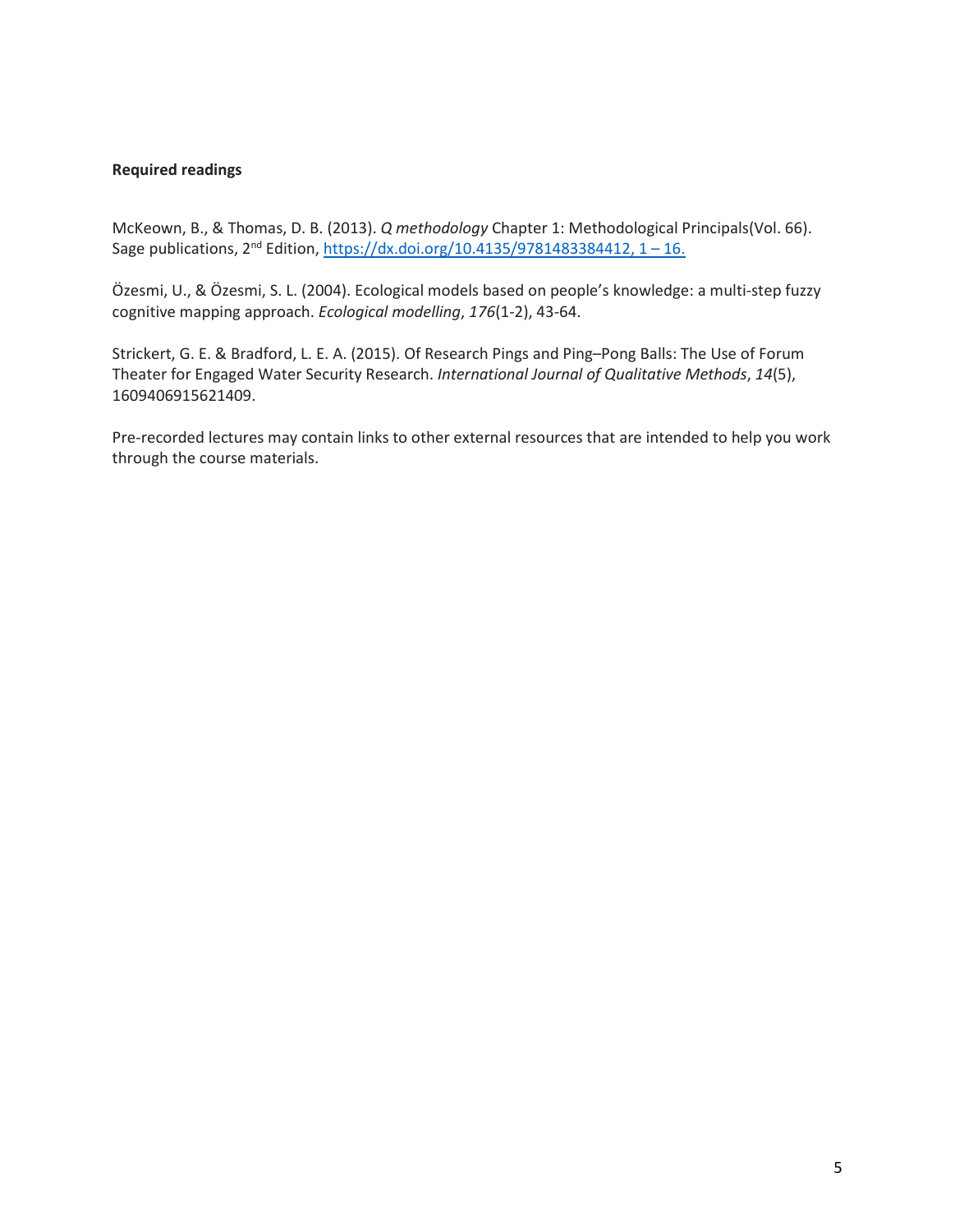## **Assignment 1: What is the problem?** (20%)

The purpose of this assignment is to demonstrate your ability to systematically identify a wicked problem in the context of sustainable agriculture by drawing on your classmates' viewpoints and available datasets. Using Interviews and Focus Groups that will be conducted during class time, you will analyze the data to generate a hypothesis to test during the quantitative methods section of the course.

You will produce the following 5 items:

- **1) Transcript of interviews** transcribe the in-class interviews or focus groups verbatim.
- **2) Codebooks for interviews / focus groups** a list of open and thematic codes from both the interview and focus groups with exemplar quotes.
- **3) A summary of important findings**  provide a 2 -3-page summary of important findings from the interviews and focus groups. You should weave a few exemplar quotes into the document. You are allowed to include a few references from peer reviewed literature, but the main thrust is to focus on what the participants said about sustainable agriculture.
- **4) A diagram that illustrates your theory of the problem** create a diagram that outlines what you think is the root of the environmental problem while drawing on the interviews and focus groups discussions.
- **5) A clear research question** your research question should be clear and will have emerged from the analysis of interviews and focus groups.
- **6)** A copy of your recording for verification.

**Grade allocation:** This report is worth 20% of your total grade in this class.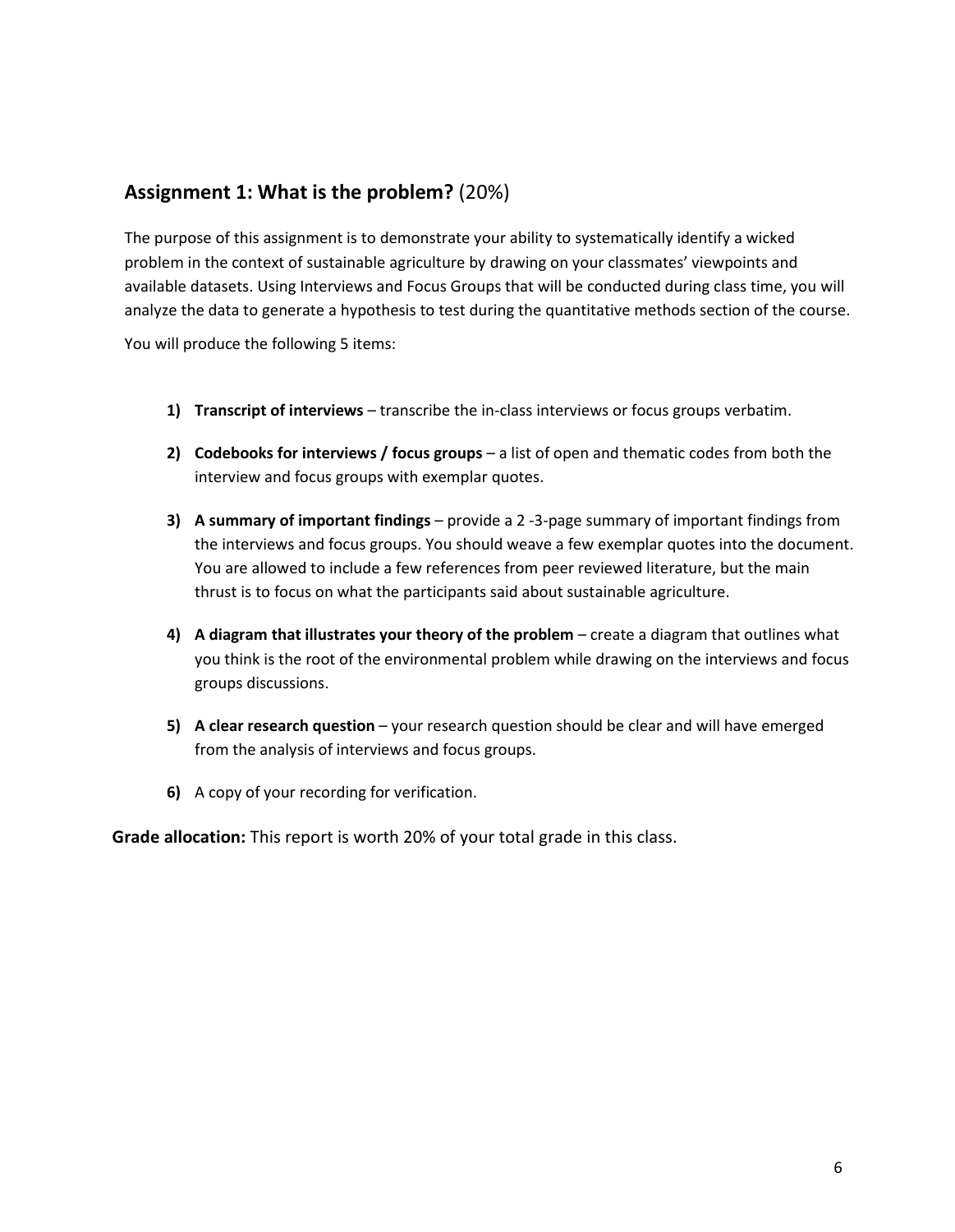### **Assignment 2: Quantitative Data - How to Visualize Data** (20%)

The purpose of this assignment is to demonstrate your ability to present and interpret quantitative data using Python in Jupyter Notebooks. The data used for this exercise may be your own data from the field course in conjunction with data from previous years (provided by the instructors). Alternatively, you can use data that are publicly available (e.g. from [http://www.gapminder.org/data/\)](http://www.gapminder.org/data/). You may choose any datasets you like, but make sure that the datasets you choose are suitable for the given problem. You must produce a single Jupyter Notebook \*.ipyb file that will contain three cells with graphs. Each cell will contain one of the plots outlined below. Preceding each plot, write a short paragraph in a separate markdown cell that describes the plot and draws some simple interpretation from the data. This text should be as short as possible, e.g. "Figure 1 shows the average summer (June–August) precipitation in the Canadian Prairie Provinces (Alberta, Saskatchewan, Manitoba) between 1986 and 2019. There was a constant decrease in precipitation during the summer months over the past decades."

Superfluous code and messy plots will be penalized. Pay attention to the fact that the aesthetic quality of your plots and labeling (axis titles, including units; caption) is weighted heavily in the marking of this assignment. **The Jupyter Notebook \*.ipyb file must be uploaded along with the \*.csv raw data file onto Blackboard by the deadline of September 23th, 2019.** You will produce the following 3 plots:

**Does your code run? (25%)** - Whether your code runs to produce the required plots will be worth 25% of your mark.

**Cell 1, plot 1 (25%)** - A time series plot of data, showing how this variable has changed over a period of time.

**Cell 2, plot 2 (25%)** - Multi-factor plot (more difficult!). In this plot, select 3 to 5 datasets (i.e. one variable measured over time at various sampling sites, or a number of variables measured over time at one sampling site). Produce a single plot that contains multiple lines, i.e. one per dataset.

**Cell 3, plot 3 (25%)** - Bivariate plot (Bi=two, variate=variables). For the same sampling site, obtain two different datasets that you may suspect are somehow related to one another. Plot the data against one another (variable 1 on the x-axis, variable 2 on the y-axis). Add a regression line (if applicable) and provide the equation of the regression line, as a well as a measure of correlation (i.e. the correlation coefficient).

**Grade allocation:** This report is worth 20% of your total grade in this class.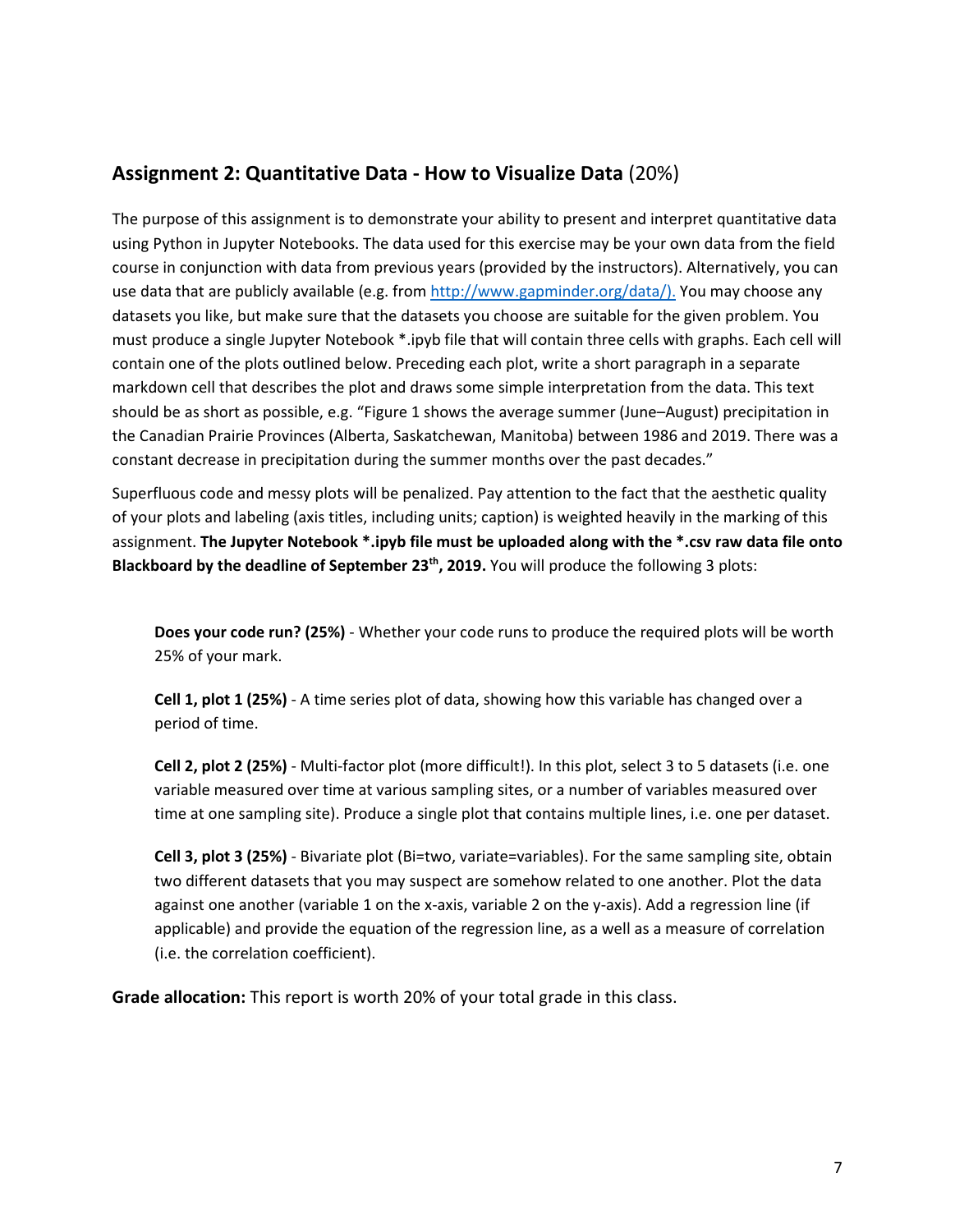# **Assignment 3: Mapping the Problem** (20%)

The purpose of this assignment is to demonstrate your ability to present the spatial dimension of datasets by mapping them. The data used for this exercise may be your own data from the field course in conjunction with data from previous years (provided by the instructors). Alternatively, you can use data that are publicly available (e.g. from [http://www.gapminder.org/data/\)](http://www.gapminder.org/data/). You may choose any datasets you like, but make sure that the datasets you choose are suitable for the given problem. You must produce a single Jupyter Notebook \*.ipyb file that will contain one or more cells with maps and potentially graphs. Each cell will contain only one map or graph. You may choose one of the three tasks outlined below. Preceding each map or plot, write a short paragraph in a separate markdown cell that describes the map or plot and draws some simple interpretation from the data. This text should be as short as possible, e.g. "Figure 1 shows the spatial distribution of precipitation across Saskatchewan in the Summer of 1969. Precipitation was greatest in Southern Saskatchewan around the City of Saskatoon."

Superfluous code and messy maps and plots will be penalized. Pay attention to the fact that the aesthetic quality of your maps and labeling is weighted heavily in the marking of this assignment. **The Jupyter Notebook \*.ipyb file must be uploaded along with any required data files onto Blackboard by the deadline of September 25th, 2019.** You will perform one of the following 3 analyses:

**Does your code run? (25%)** - Whether your code runs to produce the required plots will be worth 25% of your mark.

**Plot observations on a map (75%)** – Using the tools introduced in the class, mark the geographic coordinates of an observation (i.e. detection of a species, occurrence of a hydrologic event, geopolitical conflicts, disease outbreak) on a map.

**- OR - Plot your quantitative dataset on a map (75%)** – Using the tools introduced in the class, plot a graphical representation of the spatial dimension of your dataset. Examples include bars at the location where a measurement was taken and Choropleth maps (i.e. maps where the color of each shape is based on the value of an associated variable; Note: this can also be done with categorial variables).

**- OR- Delineate a watershed (75%)** – Using the tools introduced in the class, delineate a watershed based on a digital elevation model (DEM) and a pour point that you specify. This pour point can be of hypothetical nature or based on empirical evidence. In addition to the delineated watershed, provide a graphical representation of flow accumulation and the river network.

**Grade allocation:** This report is worth 20% of your total grade in this class.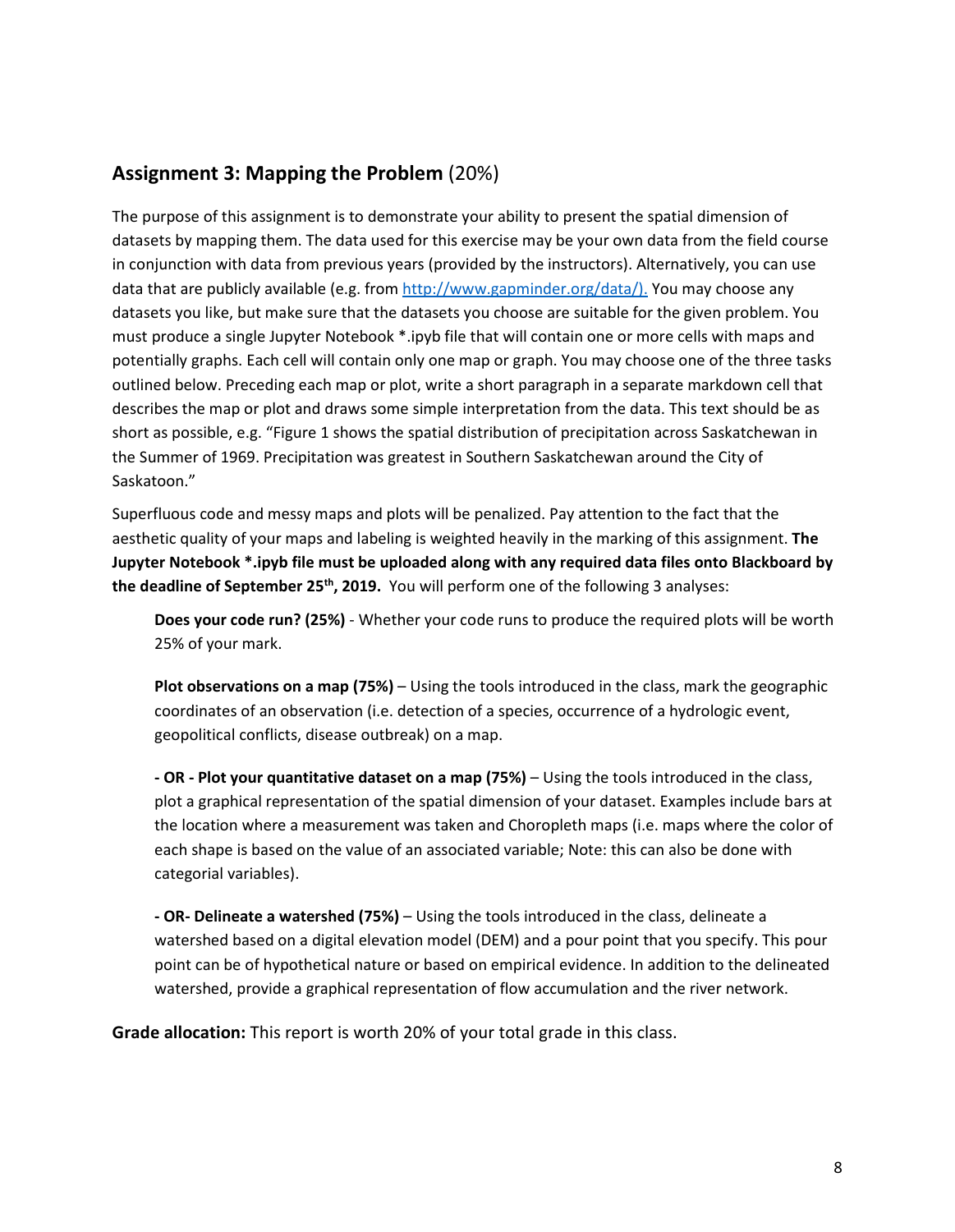# **Assignment 4: Science Proposal** (20%)

Your group must provide a 2-page clear language science proposal that addresses the wicked environmental problem in the context of sustainable agriculture and outlines the following:

- 1) A brief description of "wicked problem's" context
- 2) A hypothesis statement or research question
- 3) A description of the data set
- 4) Strategy to use the data
	- a. Plotting
	- b. Analysis
- 5) A conceptual model that outlines the problem
- 6) Potential policy interventions to include in your Science Proposal Pitch

**Grade allocation:** This report is worth 20% of your total grade in this class. Note 20% of this work is subject to peer evaluation.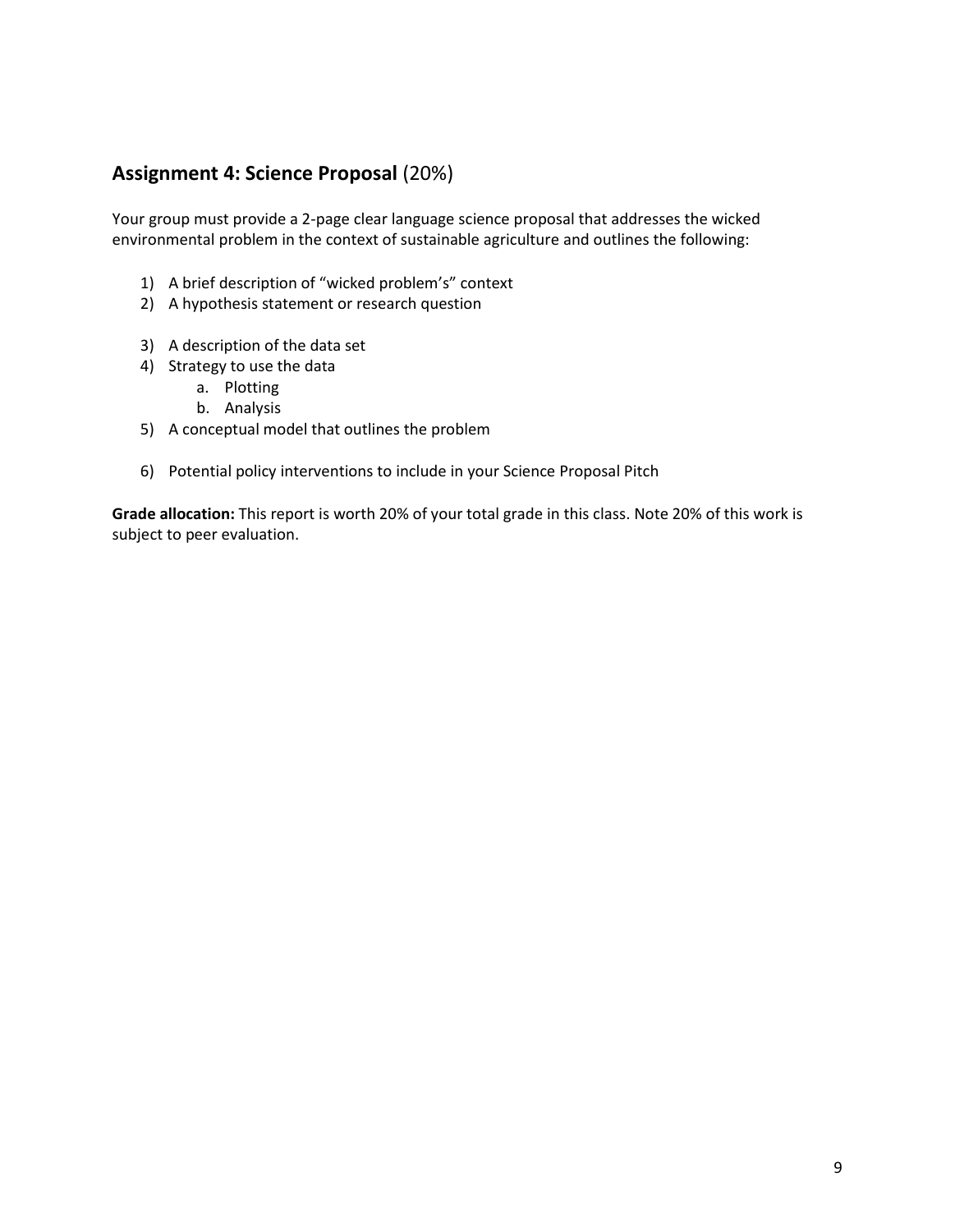# **Assignment 5: Science Proposal Pitch** (20%)

Your team will provide a short presentation about your science proposal. The presentation should describe the data, analysis, and results of your inquiry. The presentation should include the following: 1) What is the problem? - A clear outline and motivation for your topic of inquiry; 2) How you think it works? – Statement of research question or hypothesis; 3) How does it work? – A description of your quantitative and qualitative data sources and results; 4) A description of your ethical protocol for class engagement; 5) We expect you to draw on peer-reviewed literature to support your findings.

During the presentation, you will pitch a policy intervention to your classmates. You must follow appropriate ethical protocols to find out what they think about the policy intervention, and whether it meets the value proposition (Does it address the root cause? Will it solve the problem? Will the problem stay fixed? Would people do it?).

#### **Assignment checklist:**

| Clear outline and motivation for your topic of inquiry – (What is the Problem?)    |  |
|------------------------------------------------------------------------------------|--|
| Statement of your research question or hypothesis - (How you think it works?)      |  |
| A description of your data                                                         |  |
| How was your data organized                                                        |  |
| A description of your analytical approach (e.g. how you analyzed the data and      |  |
| assumptions)                                                                       |  |
| Results in a visualization, figure, table, or infographic (How does it work?)      |  |
| Policy Intervention (What can we do about it?)                                     |  |
| Description of your ethical protocol for engagement regarding policy interventions |  |
| Success of your engagement (Peer & Instructor Assessment)                          |  |
| Expressing gratitude for your participants                                         |  |

**Grade allocation:** This report is worth 20% of your total grade in this class. Note 20% of this work is subject to peer evaluation.

**TOTAL /20**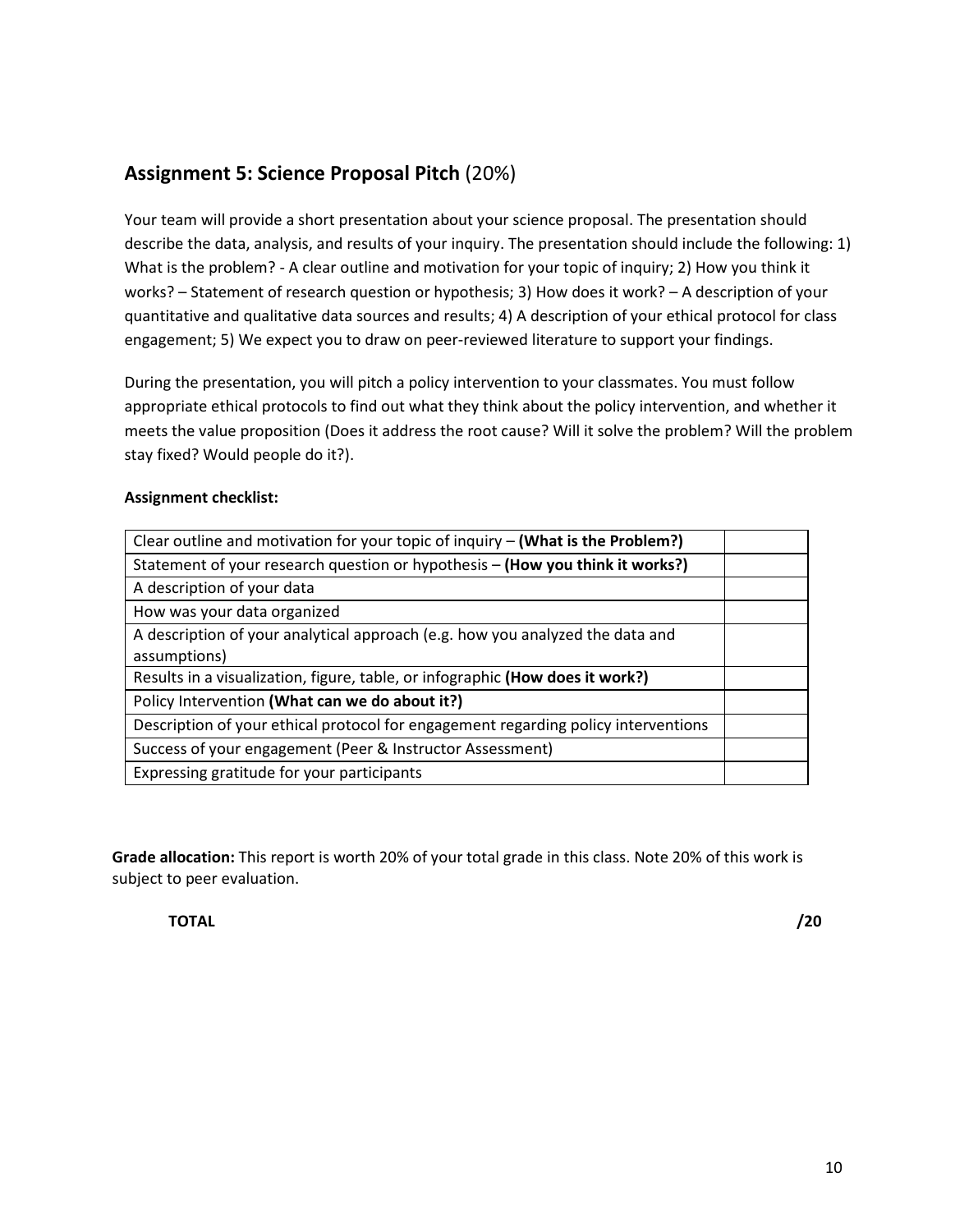#### **Submitting Assignments**

All assignments will be posted on Blackboard on the same day and must be submitted through Blackboard until the specified due date. All assignments submitted after the due date are considered late.

#### **Late Assignments**

Assignments that are submitted later than the stated due date will be penalized 10% for each day late or part thereof. Assignments submitted more than 3 days after the due date will not be accepted. Exceptions will only be made when there are documented medical reasons or extraordinary circumstances.

### **Peer Evaluation (separate evaluations for assignments 4 and 5, worth 20% each)**

**Name: \_\_\_\_\_\_\_\_\_\_\_\_\_\_\_\_\_\_\_\_\_\_\_\_\_\_\_\_\_\_\_\_\_\_\_\_\_\_\_\_ Class: ENVS 805** 

**Date: \_\_\_\_\_\_\_\_\_\_\_\_\_\_\_\_\_** 

**Assignment: \_\_\_\_\_\_\_\_\_\_\_\_\_\_\_\_\_** 

**Values: 1 = Strongly Disagree 2 = Disagree 3 = Agree 4 = Strongly Agree** 

| <b>Attribute</b>   | Yourself | $\mathbf{1}$ | $\overline{2}$ | $\overline{\mathbf{3}}$ |
|--------------------|----------|--------------|----------------|-------------------------|
| Was dependable     |          |              |                |                         |
| in attending team  |          |              |                |                         |
| meetings.          |          |              |                |                         |
| Willingly accepted |          |              |                |                         |
| assigned tasks.    |          |              |                |                         |
| Contributed        |          |              |                |                         |
| positively to team |          |              |                |                         |
| discussions.       |          |              |                |                         |
| Completed work     |          |              |                |                         |
| on time or made    |          |              |                |                         |
| alternative        |          |              |                |                         |
| arrangements.      |          |              |                |                         |
| Helped others      |          |              |                |                         |
| with their work    |          |              |                |                         |
| when needed.       |          |              |                |                         |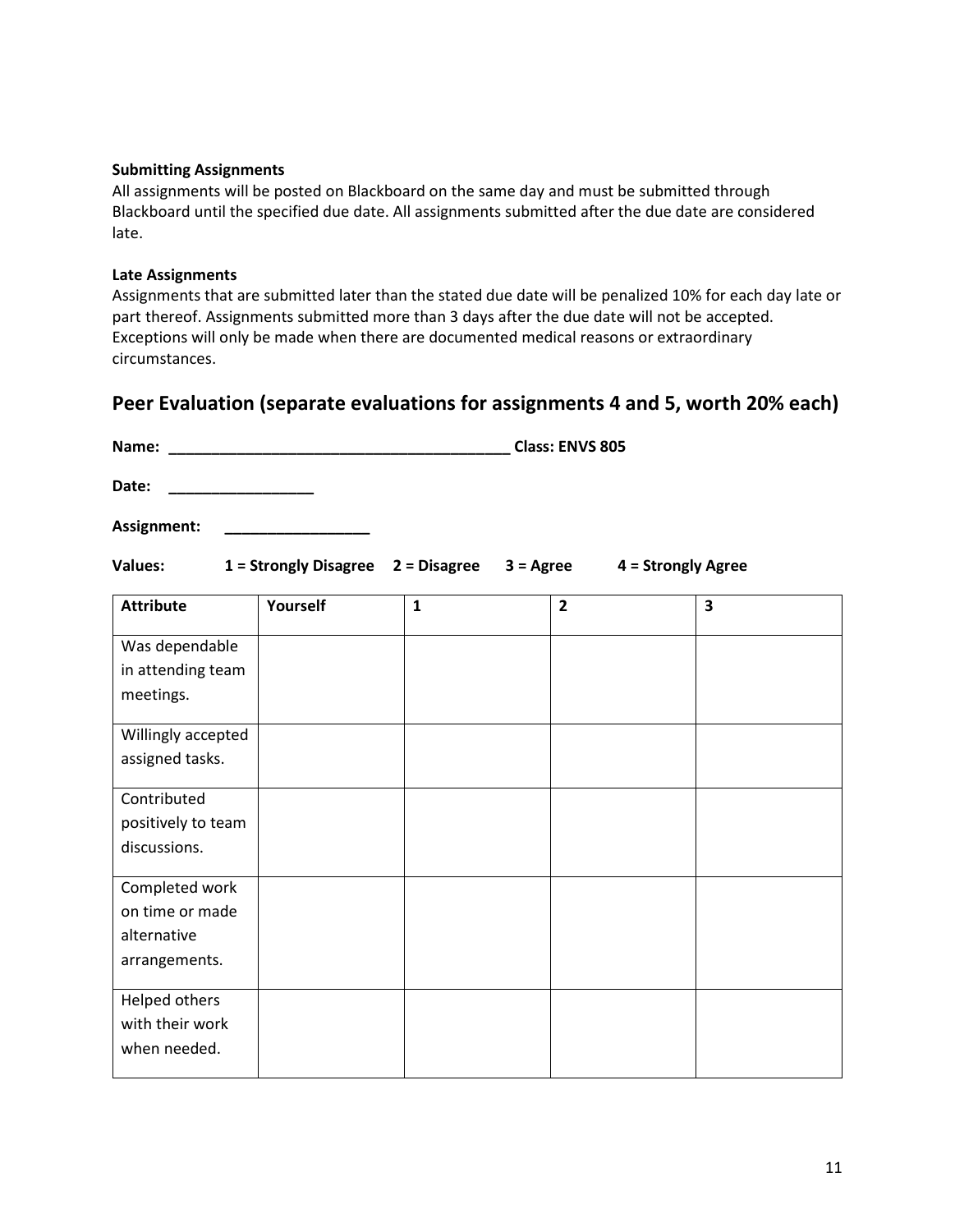| Did work             |  |  |
|----------------------|--|--|
| accurately and       |  |  |
| completely.          |  |  |
|                      |  |  |
| Contributed a fair   |  |  |
| share to team        |  |  |
| tasks.               |  |  |
|                      |  |  |
| Worked well with     |  |  |
| other team           |  |  |
| members.             |  |  |
|                      |  |  |
| Made working in      |  |  |
| a team enjoyable     |  |  |
| for all team         |  |  |
| members.             |  |  |
| Overall was a        |  |  |
| valuable member      |  |  |
|                      |  |  |
|                      |  |  |
| <b>Column Totals</b> |  |  |
|                      |  |  |
|                      |  |  |
| of the team.         |  |  |

**Each person will receive a mark that is an average of the self and team members' peer evaluations.**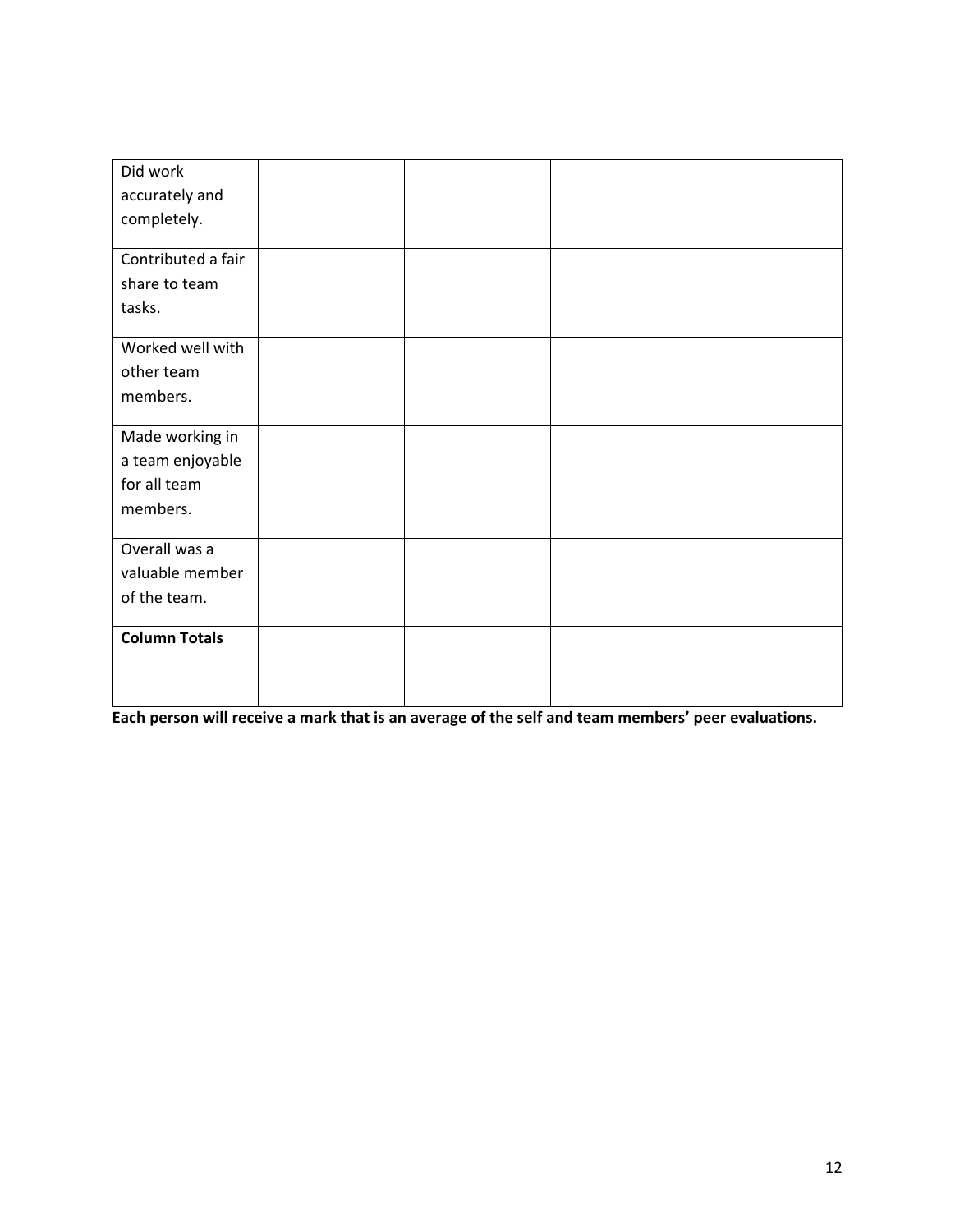# **Integrity Defined (from the Office of the University Secretary)**

The University of Saskatchewan is committed to the highest standards of academic integrity and honesty. Students are expected to be familiar with these standards regarding academic honesty and to uphold the policies of the University in this respect. Students are particularly urged to familiarize themselves with the provisions of the Student Conduct & Appeals section of the University Secretary Website and avoid any behavior that could potentially result in suspicions of cheating, plagiarism, misrepresentation of facts and/or participation in an offence. Academic dishonesty is a serious offence and can result in suspension or expulsion from the University.

All students should read and be familiar with the Regulations on Academic Student Misconduct (<https://secretariat.usask.ca/documents/student-conduct-appeals/StudentAcademicMisconduct.pdf>) as well as the Standard of Student Conduct in Non-Academic Matters and Procedures for Resolution of Complaints and Appeals [\(http://www.usask.ca/secretariat/student-conduct](http://www.usask.ca/secretariat/student-conduct-appeals/StudentNon-AcademicMisconduct.pdf)[appeals/StudentNon-AcademicMisconduct.pdf\)](http://www.usask.ca/secretariat/student-conduct-appeals/StudentNon-AcademicMisconduct.pdf)

For more information on what academic integrity means for students see the Student Conduct & Appeals section of the University Secretary Website at: [http://www.usask.ca/secretariat/student](http://www.usask.ca/secretariat/student-conduct-appeals/index.php)[conduct-appeals/index.php](http://www.usask.ca/secretariat/student-conduct-appeals/index.php) 

# **Examinations with Access and Equity Services (AES)**

Students who have disabilities (learning, medical, physical, or mental health) are strongly encouraged to register with Access and Equity Services (AES) if they have not already done so. Students who suspect they may have disabilities should contact AES for advice and referrals. In order to access AES programs and supports, students must follow AES policy and procedures. For more information, check www.students.usask.ca/aes, or contact AES at 306-966-7273 o[r aes@usask.ca.](mailto:aes@usask.ca)

Students registered with AES may request alternative arrangements for mid-term and final examinations. Students must arrange such accommodations through AES by the stated deadlines. Instructors shall provide the examinations for students who are being accommodated by the deadlines established by AES.

# **Student Supports**

### Student Learning Services

Student Learning Services (SLS) offers assistance to U of S undergrad and graduate students. For information on specific services, please see the SLS web site [http://library.usask.ca/studentlearning/.](http://library.usask.ca/studentlearning/) 

### Student and Enrolment Services Division

The Student and Enrolment Services Division (SESD) focuses on providing developmental and support services and programs to students and the university community. For more information, see the students' web sit[e http://students.usask.ca.](http://students.usask.ca/)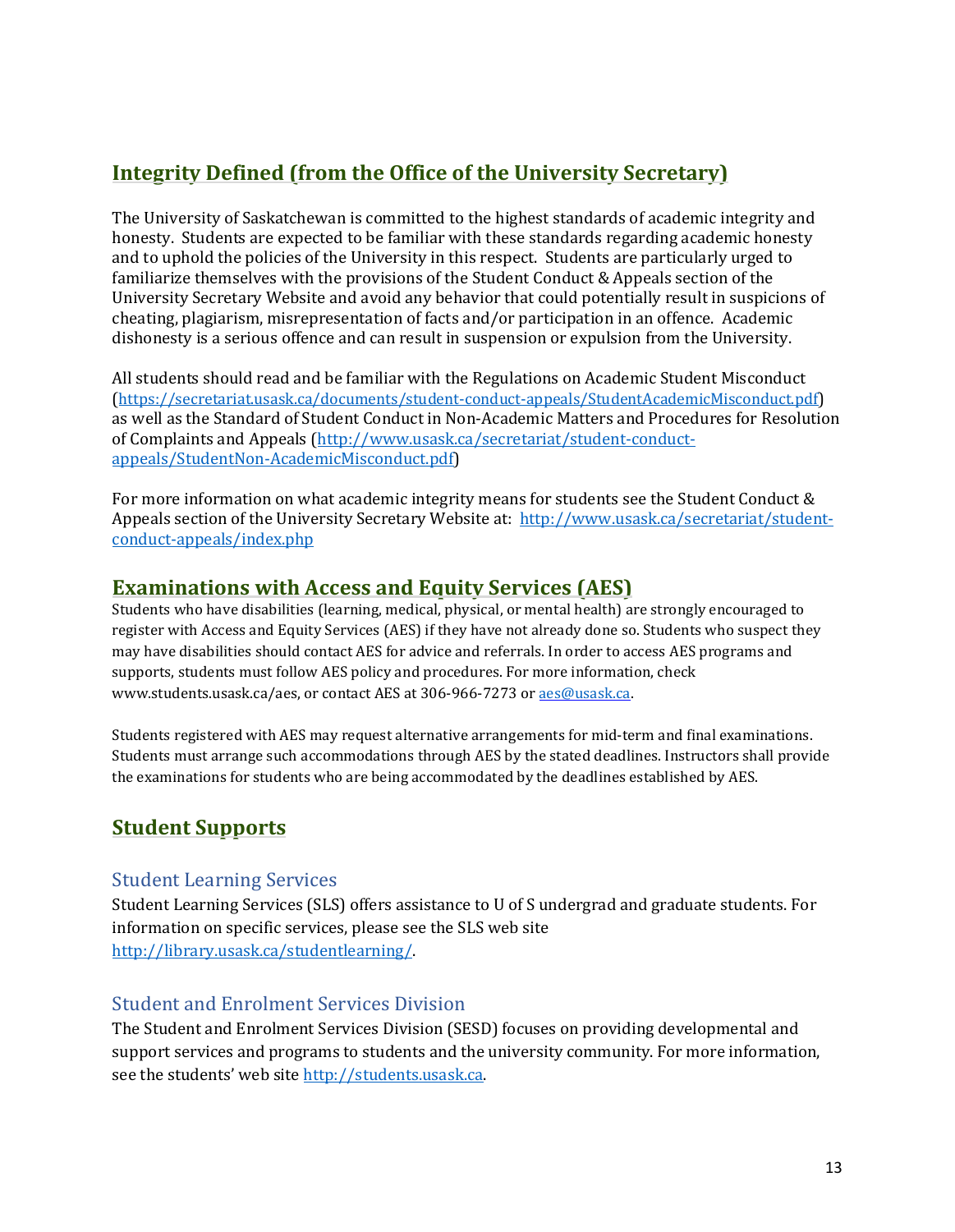## Financial Support

Any student who faces challenges securing their food or housing and believes this may affect their performance in the course is urged to contact Student Central [\(https://students.usask.ca/student](https://students.usask.ca/student-central.php)[central.php\)](https://students.usask.ca/student-central.php).

# Aboriginal Students Centre

The Aboriginal Students Centre (ASC) is dedicated to supporting Aboriginal student academic and personal success. The centre offers personal, social, cultural and some academic supports to Métis, First Nations, and Inuit students. The centre is also dedicated to intercultural education, brining Aboriginal and non-Aboriginal students together to learn from, with and about one another in a respectful, inclusive and safe environment. Students are encouraged to visit the ASC's Facebook page [\(https://www.facebook.com/aboriginalstudentscentre/\)](https://www.facebook.com/aboriginalstudentscentre/) to learn more.

# International Student and Study Abroad Centre

The International Student and Study Abroad Centre (ISSAC) supports student success in their international education experiences at the U of S and abroad. ISSAC is here to assist all international undergraduate, graduate, exchange and English as a Second Language students and their families in their transition to the U of S and Saskatoon. ISSAC offers advising and support on all matters that affect international students and their families and on all matters related to studying abroad. Please visi[t students.usask.ca](http://students.usask.ca/) for more information.

# **D. School and University policy statements**

### **1. Grading System Description**

SENS uses the following grading system as adopted by the College of Graduate Studies and Research:

### 90-100 Exceptional

A superior performance with consistent strong evidence of

- a comprehensive, incisive grasp of subject matter;
- an ability to make insightful, critical evaluation of information;
- an exceptional capacity for original, creative and/or logical thinking;
- an exceptional ability to organize, to analyze, to synthesize, to integrate ideas, and to express thoughts fluently;
- an exceptional ability to analyze and solve difficult problems related to subject matter.

### 80-89 Very Good to Excellent

A very good to excellent performance with strong evidence of

- a comprehensive grasp of subject matter;
- an ability to make sound critical evaluation of information;
- a very good to excellent capacity for original, creative and/or logical thinking;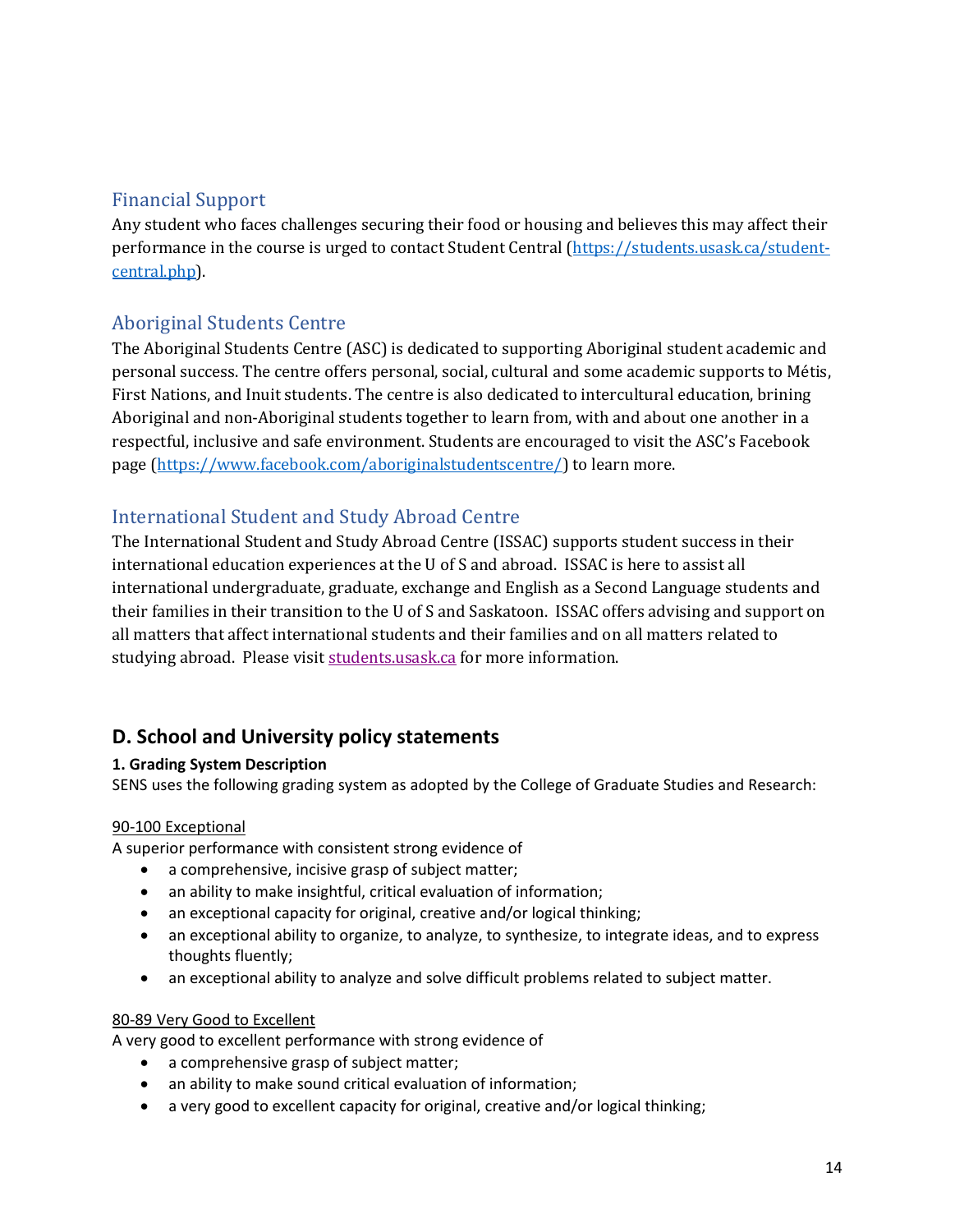- a very good to excellent ability to organize, to analyze, to synthesize, to integrate ideas, and to express thoughts fluently;
- a very good to excellent ability to analyze and solve difficult problems related to subject matter.

#### 70-79 Satisfactory to Good

A satisfactory to good performance with evidence of

- a substantial knowledge of subject matter;
- a satisfactory to good understanding of the relevant issues and satisfactory to good familiarity with the relevant literature and technology;
- a satisfactory to good capacity for logical thinking;
- some capacity for original and creative thinking;
- a satisfactory to good ability to organize, to analyze, and to examine the subject matter in a critical and constructive manner;
- a satisfactory to good ability to analyze and solve moderately difficult problems.

#### 60-69 Poor

A generally weak performance, but with some evidence of

- a basic grasp of the subject matter;
- some understanding of the basic issues;
- some familiarity with the relevant literature and techniques;
- some ability to develop solutions to moderately difficult problems related to the subject matter;
- some ability to examine the material in a critical and analytical manner.

#### <60 Failure

An unacceptable performance.

#### **2. Midterm and Final Examination Scheduling**

Midterm and final examinations must be written on the date scheduled.

Final examinations may be scheduled at any time during the examination period; students should therefore avoid making prior travel, employment, or other commitments for this period. If a student is unable to write an exam through no fault of his or her own for medical or other valid reasons, documentation must be provided and an opportunity to write the missed exam may be given. Students are encouraged to review all examination policies and procedures:

<http://students.usask.ca/academics/exams.php>

#### **3. Assessment Issues and Grade Disputes**

A student shall be permitted to see any examination unless otherwise stated at the beginning of the course. Students dissatisfied with the assessment of their work in any aspect of course work, including midterm or final examination should consult the University policy '*Student Appeals or Evaluation, Grading and Academic Standing'* found at the Office of the University Secretary: <http://policies.usask.ca/policies/student-affairs-and-activities/student-appeals.php>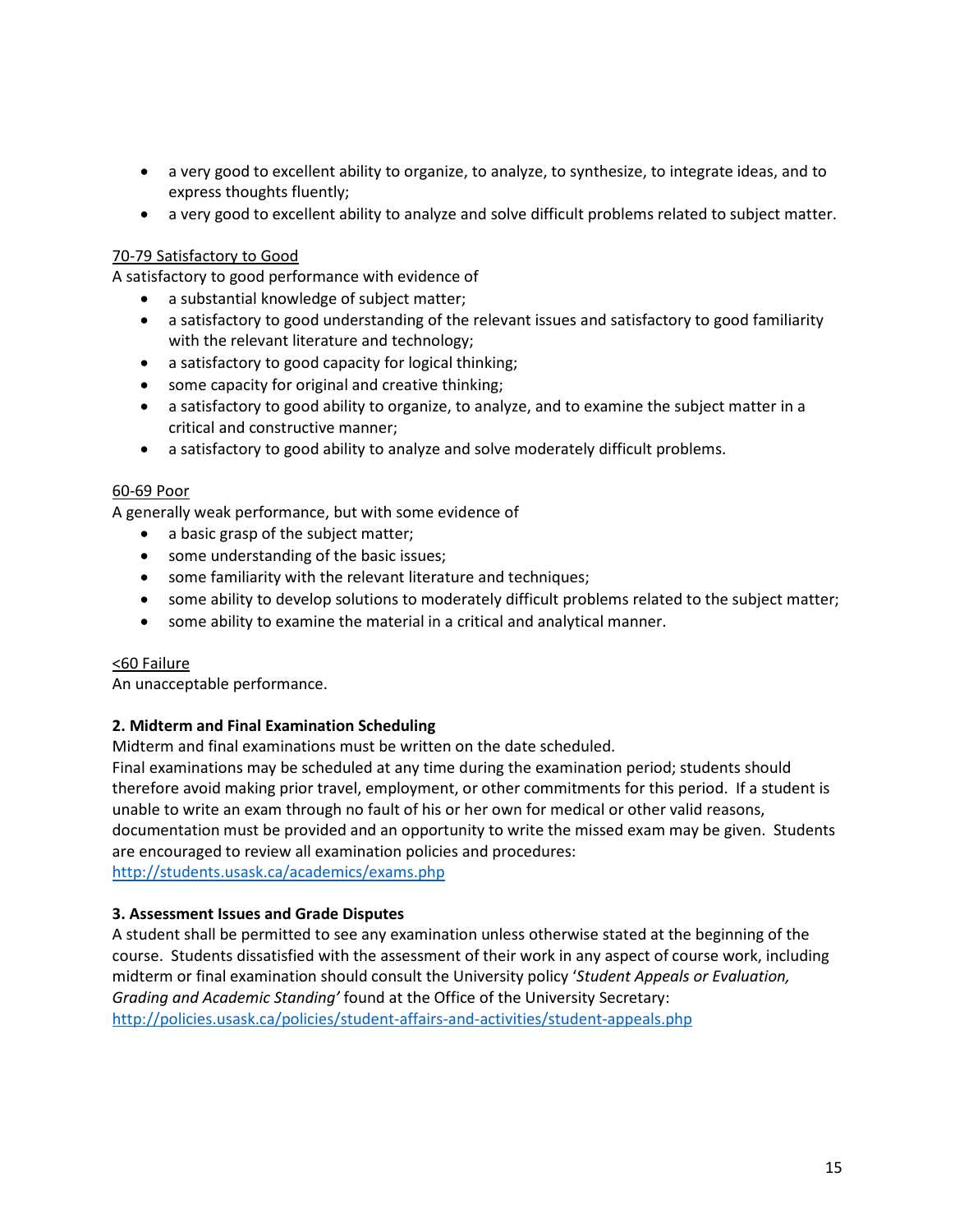### **4. Examinations with Access and Equity Services (AES)**

Students who have disabilities (learning, medical, physical, or mental health) are strongly encouraged to register with Access and Equity Services (AES) if they have not already done so. Students who suspect they may have disabilities should contact AES for advice and referrals. In order to access AES programs and supports, students must follow AES policy and procedures. For more information, check www.students.usask.ca/aes, or contact AES at 306-966-7273 o[r aes@usask.ca.](mailto:aes@usask.ca)

Students registered with AES may request alternative arrangements for mid-term and final examinations.

Students must arrange such accommodations through AES by the stated deadlines. Instructors shall provide the examinations for students who are being accommodated by the deadlines established by AES.

### **5. Student Supports**

#### *Student Learning Services*

Student Learning Services (SLS) offers assistance to U of S undergrad and graduate students. For information on specific services, please see the SLS web site [http://library.usask.ca/studentlearning/.](http://library.usask.ca/studentlearning/)

### *Student and Enrolment Services Division*

The Student and Enrolment Services Division (SESD) focuses on providing developmental and support services and programs to students and the university community. For more information, see the students' web site [http://students.usask.ca.](http://students.usask.ca/)

### *Financial Support*

Any student who faces challenges securing their food or housing and believes this may affect their performance in the course is urged to contact Student Central [\(https://students.usask.ca/student](https://students.usask.ca/student-central.php)[central.php\)](https://students.usask.ca/student-central.php).

#### *Aboriginal Students Centre*

The Aboriginal Students Centre (ASC) is dedicated to supporting Aboriginal student academic and personal success. The centre offers personal, social, cultural and some academic supports to Métis, First Nations, and Inuit students. The centre is also dedicated to intercultural education, brining Aboriginal and non-Aboriginal students together to learn from, with and about one another in a respectful, inclusive and safe environment. Students are encouraged to visit the ASC's Facebook page [\(https://www.facebook.com/aboriginalstudentscentre/\)](https://www.facebook.com/aboriginalstudentscentre/) to learn more.

#### *International Student and Study Abroad Centre*

The International Student and Study Abroad Centre (ISSAC) supports student success in their international education experiences at the U of S and abroad. ISSAC is here to assist all international undergraduate, graduate, exchange and English as a Second Language students and their families in their transition to the U of S and Saskatoon. ISSAC offers advising and support on all matters that affect international students and their families and on all matters related to studying abroad. Please visi[t students.usask.ca](http://students.usask.ca/) for more information.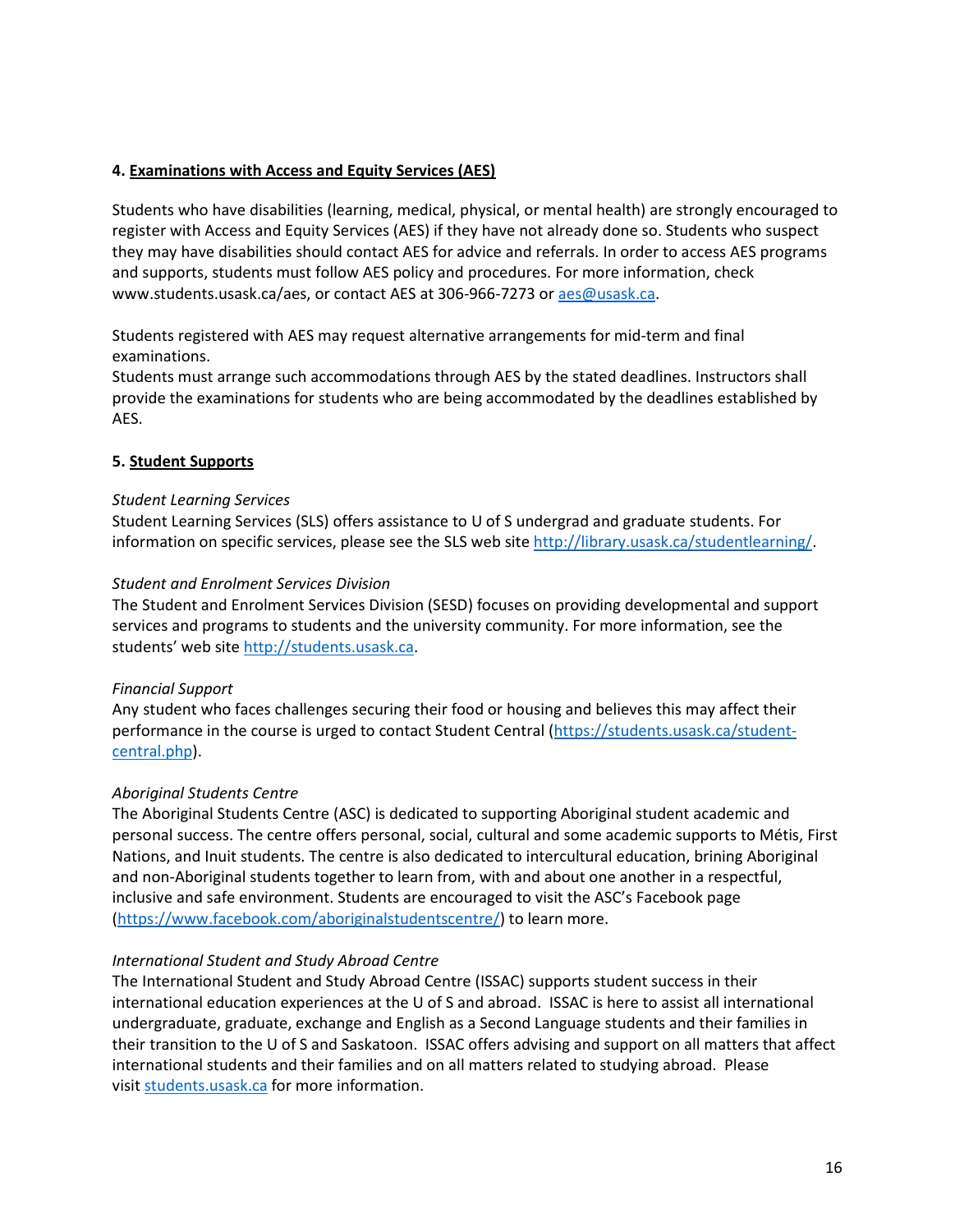### **6. Integrity Defined (from the Office of the University Secretary)**

The University of Saskatchewan is committed to the highest standards of academic integrity and honesty. Students are expected to be familiar with these standards regarding academic honesty and to uphold the policies of the University in this respect. Students are particularly urged to familiarize themselves with the provisions of the Student Conduct & Appeals section of the University Secretary Website and avoid any behavior that could potentially result in suspicions of cheating, plagiarism, misrepresentation of facts and/or participation in an offence. Academic dishonesty is a serious offence and can result in suspension or expulsion from the University.

All students should read and be familiar with the Regulations on Academic Student Misconduct [\(https://secretariat.usask.ca/documents/student-conduct-appeals/StudentAcademicMisconduct.pdf\)](https://secretariat.usask.ca/documents/student-conduct-appeals/StudentAcademicMisconduct.pdf) as well as the Standard of Student Conduct in Non-Academic Matters and Procedures for Resolution of Complaints and Appeals [\(http://www.usask.ca/secretariat/student-conduct-appeals/StudentNon-](http://www.usask.ca/secretariat/student-conduct-appeals/StudentNon-AcademicMisconduct.pdf)[AcademicMisconduct.pdf\)](http://www.usask.ca/secretariat/student-conduct-appeals/StudentNon-AcademicMisconduct.pdf)

For more information on what academic integrity means for students see the Student Conduct & Appeals section of the University Secretary Website at: [http://www.usask.ca/secretariat/student](http://www.usask.ca/secretariat/student-conduct-appeals/index.php)[conduct-appeals/index.php](http://www.usask.ca/secretariat/student-conduct-appeals/index.php)

#### **6. Recording**

All lectures will be recorded and provided to students through Blackboard. With permission of the instructors, students are also allowed to make their own audio or video recordings in class.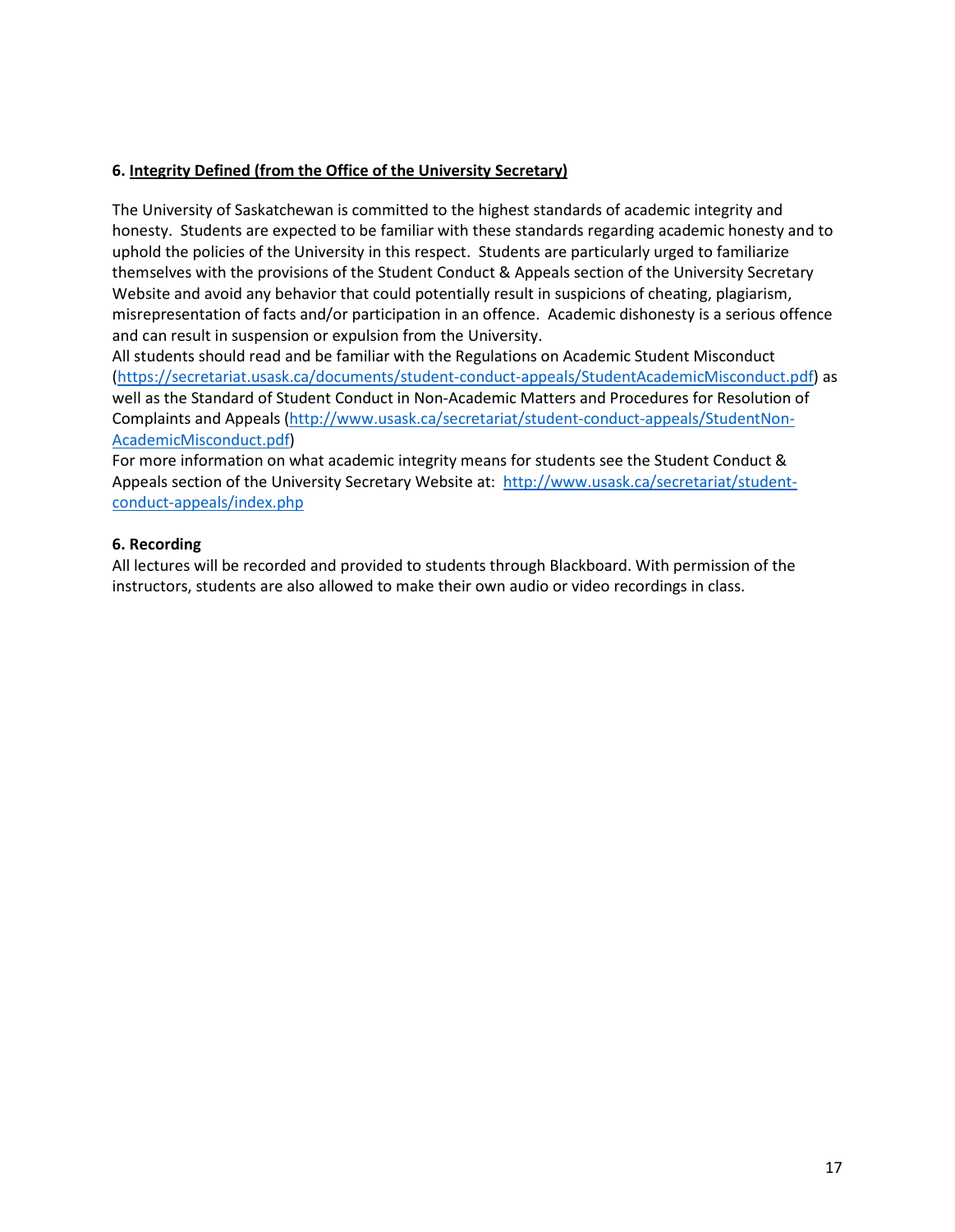

School of Environment and Sustainability

# **Academic Integrity Checklist**

**Honesty and integrity are expected of every student at the University of Saskatchewan. There are many forms of academic misconduct; perhaps the most common is plagiarism. According to the** University of Saskatchewan Guidelines for Academic Conduct:

 *"Plagiarism is the theft of the intellectual creation of another person without proper attribution. It is the use of someone else's words or ideas or data without proper documentation or acknowledgment. Quotations must be clearly marked, and sources of information, ideas, or opinions of others must be clearly indicated in all written*  work. This applies to paraphrased ideas as well as to direct quotations. A student must acknowledge and fairly *recognize any contributions made to their personal research and scholarly work by others, including other students."* 

There are many resources on campus to assist you with proper citation and paraphrasing.

- For guidance on when and how to quote from other documents and how to properly paraphrase information in other documents, se[e http://library.usask.ca/howto/honesty.php.](http://library.usask.ca/howto/honesty.php)
- To learn about different styles of citation and how to properly cite a variety of different sources including statistics, archival materials, maps, legal documents and government reports, see [http://libguides.usask.ca/citation.](http://libguides.usask.ca/citation)

When in doubt about a citation requirement or your approach to paraphrasing, ask your librarian or your course instructor or your academic supervisor for assistance.

#### Before you submit any written work, review it against the following checklist: $1$

- $\Box$  I have acknowledged the use of all ideas with accurate citations.
- $\Box$  I have used the words of another author, instructor, information source, etc., and I have properly acknowledged this and used proper citation.
- $\Box$  In paraphrasing the work of others, I have put the idea into my own words and did not just change some words or rearrange the sentence structure.
- $\Box$  I have checked my work against my notes to be sure that I have correctly referenced all quotes or ideas.
- $\Box$  When using direct quotations, I have used quotation marks (or other means to clearly identify the quoted text) and provided full citations.
- $\Box$  Apart from material that is a direct quotation, everything else in the work is presented in my own words.
- $\Box$  When paraphrasing the work of others, I have acknowledged the source or the central idea.
- $\Box$  I have checked all citations for accuracy (e.g. page numbers, journal volume, dates, web page addresses).
- $\Box$  I have used a recognized reference style (i.e. APA, MLA, Chicago etc.) consistently throughout my work.
- $\Box$  My list of references/ bibliography includes all of the sources used to complete the work.
- $\Box$  I have accurately and completely described any data or evidence I have collected or used.
- $\Box$  I fully understand all of the content (e.g., terms, concepts, theories, data, equations, ideas) of the work that I am submitting.
- $\Box$  The content of the work has not been shared with another student, unless permitted by the instructor.
- $\Box$  The content of the work reflects wholly my own intellectual contribution or analysis and not that of another student(s), unless the instructor approved the submission of group or collaborative work.

 $\overline{a}$ 

<sup>&</sup>lt;sup>1</sup> Compiled based on York University [\(http://www.yorku.ca/tutorial/academic\\_integrity/acadintechecklist.html\)](http://www.yorku.ca/tutorial/academic_integrity/acadintechecklist.html), Curtin University [\(http://academicintegrity.curtin.edu.au/global/checklist.cfm,](http://academicintegrity.curtin.edu.au/global/checklist.cfm) University of Toronto [\(http://www.utoronto.ca/academicintegrity/resourcesforstudents.html\)](http://www.utoronto.ca/academicintegrity/resourcesforstudents.html), and Skidmore College

[<sup>\(</sup>http://cms.skidmore.edu/advising/integrity/checklist.cfm\)](http://cms.skidmore.edu/advising/integrity/checklist.cfm) checklists for academic integrity.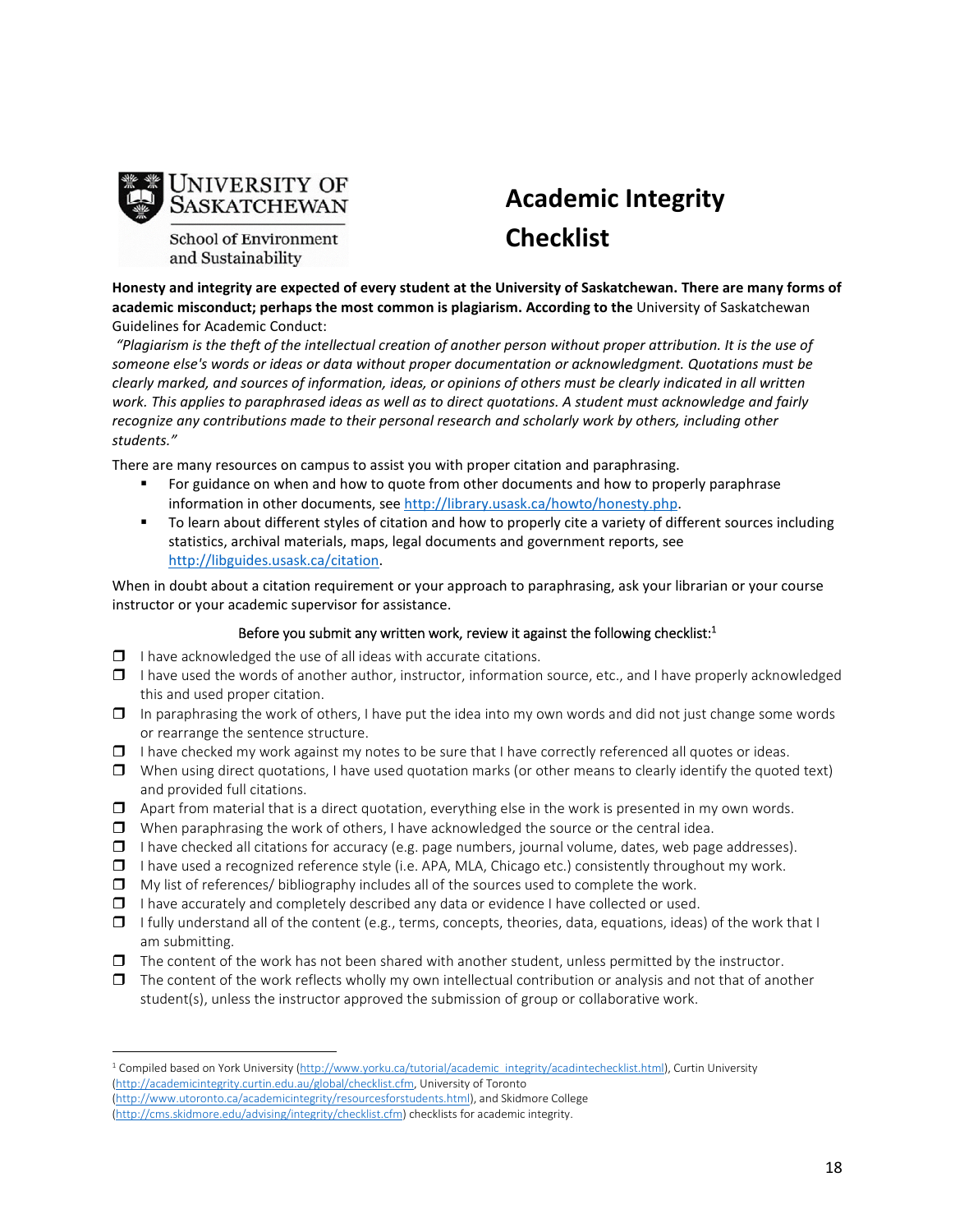- $\Box$  If another person proofread my work it was for the sole purpose of indicating areas of concern, which I then corrected myself.
- $\Box$  This work has not been submitted, whole or in part, for credit in another course or at another institution, without the permission of the current course instructor(s).
- $\Box$  I understand the University of Saskatchewan's policy and expectations concerning academic honesty and the consequences of plagiarism or other forms of academic misconduct.